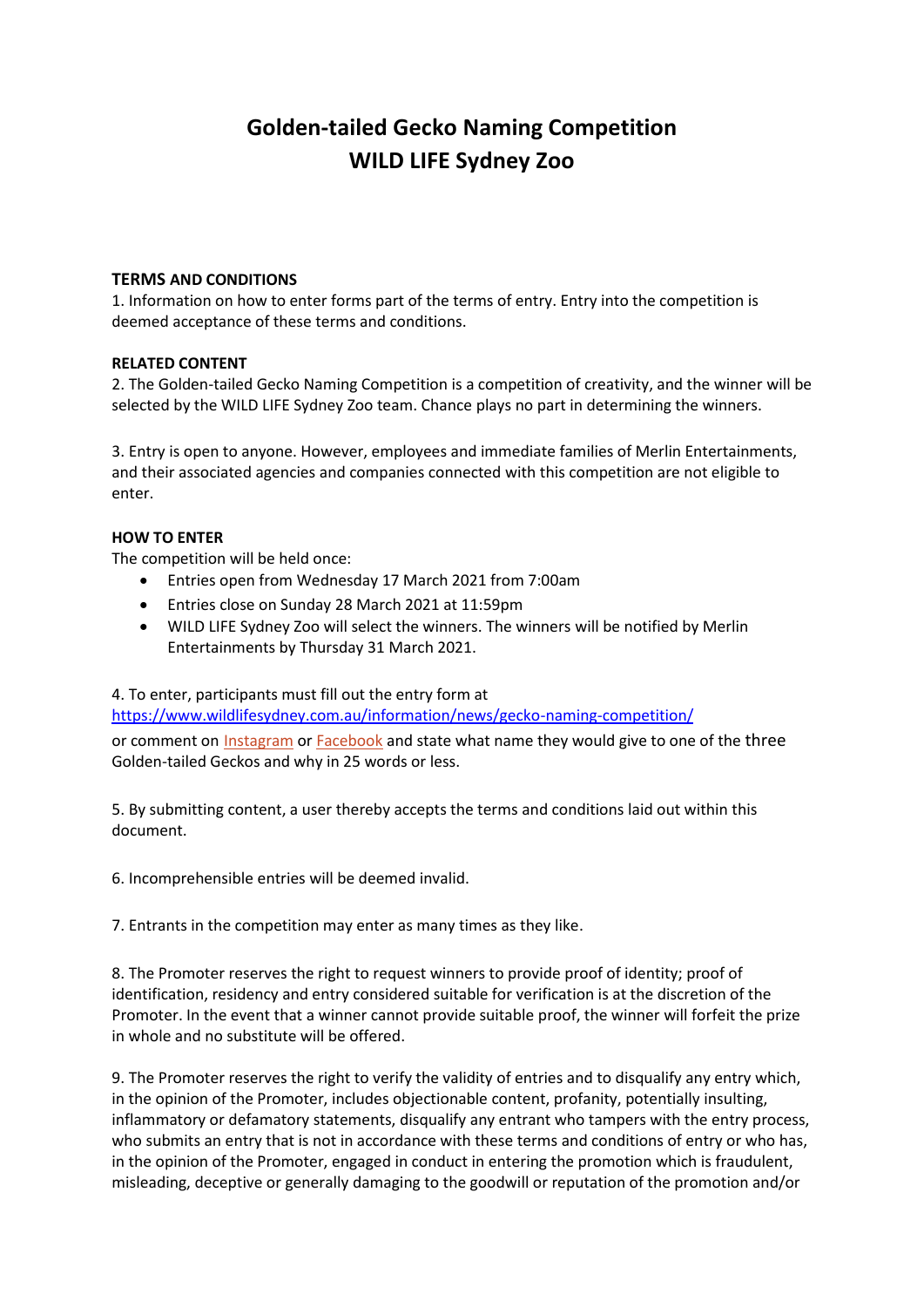the Promoter. The Promoter reserves the right to disqualify a winner if the Promoter becomes aware that the winner and/or the winner's entry is of a type described in this clause.

10. The winner/s must also sign a release form at the discretion of the Promoter. The release must be completed with the full name, address and telephone number of the entrant's parent or guardian. Failure to provide such proof, particulars or releases will immediately invalidate the entrant's entitlement to any prize, subject to State legislation.

11. The Promoter accepts no responsibility for any late, lost or misdirected entries including delays in the posting of responses due to technical disruptions, network congestion or for any other reason.

12. The cost of entering the competition will be dependent on the entrant's individual Internet Service Provider.

#### **THE PRIZE**

13. There will be four prize winners who will win the following prize:

**Prize:** 

- 1 of 3 family passes (2 adults, 2 children) to WILD LIFE Sydney Zoo
- 1 of 3 PJ Masks showbags

14. In consideration for the Promoter awarding the prize to the winner, the winner hereby permits the winner's words, as recorded, photographed or filmed during the winner's participation in the prize to appear in connection with The Promoter or the advertising or marketing thereof, in any media whatsoever throughout the world and the winner will not be entitled to any fee for such use.

15. In the event that for any reason whatsoever a winner does not take an element of the prize at the time stipulated by the Promoter then that element of the prize will be forfeited by the winner and cash will not be awarded in lieu of that element of the prize.

16. Each valid entrant will be judged by the WILD LIFE Sydney Zoo team. The judges will select the winning entries, based on the most creative and/or original, in the context of the competition.

17. Should an entrant's contact details change during the promotional period, it is the entrant's responsibility to notify the Promoter. A request to access or modify any information provided in an entry should be directed to Promoter.

18. The promoter's decision is final and the promoter will not enter into correspondence regarding the Competition result or winning entries.

19. It is a condition of accepting the prize that the winner must comply with all the conditions of use of the prize and the prize supplier's requirements.

20. In the case of the intervention of any outside act, agent or event which prevents or significantly hinders the Promoter's ability to proceed with the competition on the dates and in the manner described in these terms and conditions, including but not limited to vandalism, power failures, tempests, natural disasters, acts of God, civil unrest, strike, war, act of terrorism, the Promoter may in its absolute discretion cancel the competition and recommence it from the start on the same conditions, subject to any directions given under State Regulation.